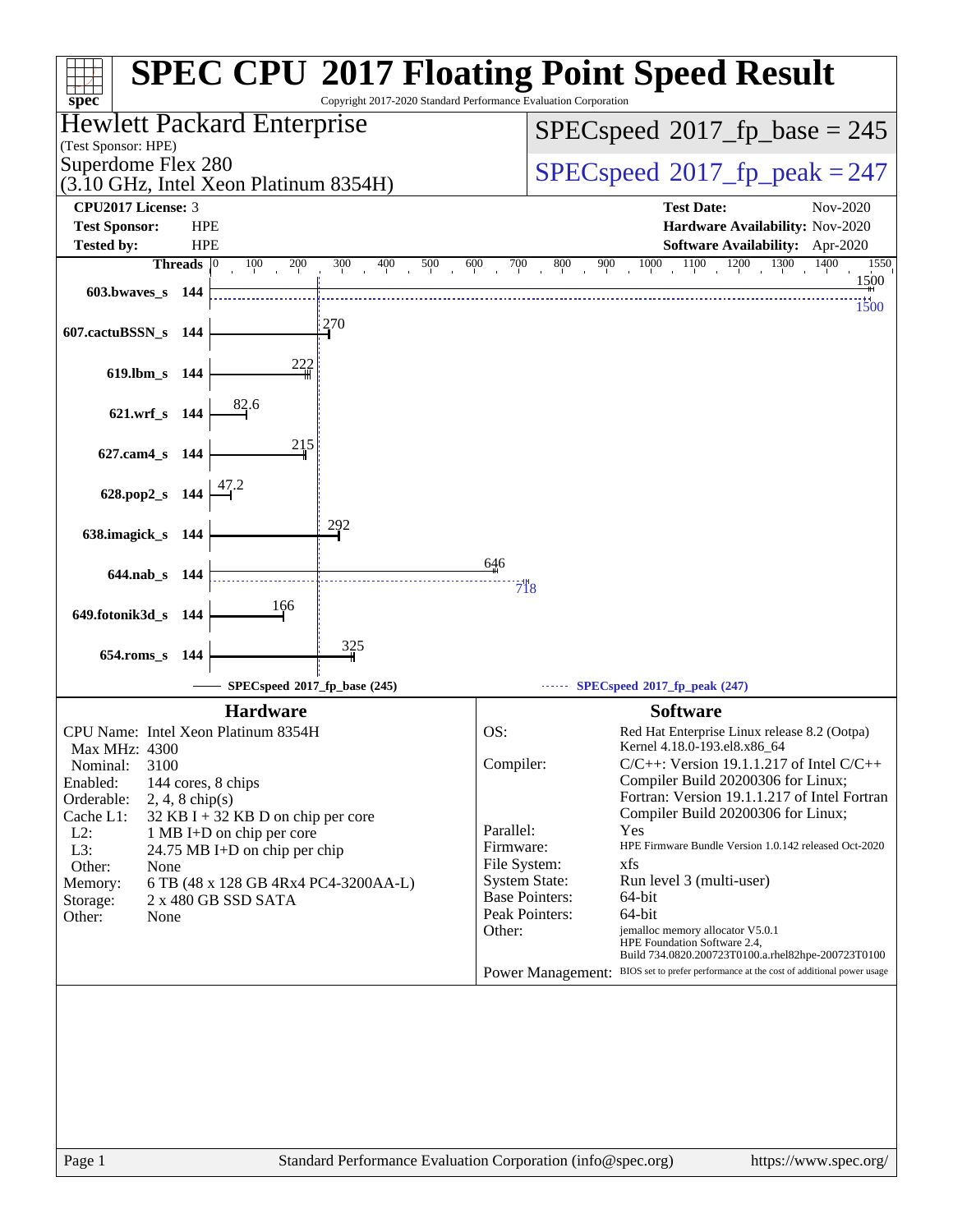Copyright 2017-2020 Standard Performance Evaluation Corporation

#### Hewlett Packard Enterprise

(Test Sponsor: HPE)

**[spec](http://www.spec.org/)**

(3.10 GHz, Intel Xeon Platinum 8354H)

# $SPEC speed^{\circ}2017\_fp\_base = 245$

Superdome Flex 280<br>  $SPEC speed^{\circ}2017$  fp\_peak = 247

**[CPU2017 License:](http://www.spec.org/auto/cpu2017/Docs/result-fields.html#CPU2017License)** 3 **[Test Date:](http://www.spec.org/auto/cpu2017/Docs/result-fields.html#TestDate)** Nov-2020 **[Test Sponsor:](http://www.spec.org/auto/cpu2017/Docs/result-fields.html#TestSponsor)** HPE **[Hardware Availability:](http://www.spec.org/auto/cpu2017/Docs/result-fields.html#HardwareAvailability)** Nov-2020 **[Tested by:](http://www.spec.org/auto/cpu2017/Docs/result-fields.html#Testedby)** HPE **[Software Availability:](http://www.spec.org/auto/cpu2017/Docs/result-fields.html#SoftwareAvailability)** Apr-2020

#### **[Results Table](http://www.spec.org/auto/cpu2017/Docs/result-fields.html#ResultsTable)**

|                                   | <b>Base</b>    |                |       |                | <b>Peak</b> |                |       |                |                |              |                |              |                |              |
|-----------------------------------|----------------|----------------|-------|----------------|-------------|----------------|-------|----------------|----------------|--------------|----------------|--------------|----------------|--------------|
| <b>Benchmark</b>                  | <b>Threads</b> | <b>Seconds</b> | Ratio | <b>Seconds</b> | Ratio       | <b>Seconds</b> | Ratio | <b>Threads</b> | <b>Seconds</b> | <b>Ratio</b> | <b>Seconds</b> | <b>Ratio</b> | <b>Seconds</b> | <b>Ratio</b> |
| 603.bwayes s                      | 144            | 39.4           | 1500  | 39.3           | 1500        | 39.2           | 1510  | 144            | 39.4           | 1500         | 39.3           | 1500         | 39.7           | 1490         |
| 607.cactuBSSN s                   | 144            | 61.6           | 271   | 62.3           | 268         | 61.8           | 270   | 144            | 61.6           | 271          | 62.3           | 268          | 61.8           | 270          |
| $619.$ lbm s                      | 144            | 24.3           | 215   | 23.0           | 227         | 23.6           | 222   | 144            | 24.3           | 215          | 23.0           | 227          | 23.6           | 222          |
| $621$ .wrf s                      | 144            | 159            | 82.9  | 162            | 81.9        | 160            | 82.6  | 144            | 159            | 82.9         | 162            | 81.9         | <b>160</b>     | 82.6         |
| $627$ .cam $4 \text{ s}$          | 144            | 41.3           | 215   | 41.8           | 212         | 40.9           | 217   | 144            | 41.3           | 215          | 41.8           | 212          | 40.9           | 217          |
| $628.pop2_s$                      | 144            | 250            | 47.5  | 251            | 47.2        | 254            | 46.7  | 144            | 250            | 47.5         | 251            | 47.2         | 254            | 46.7         |
| 638.imagick s                     | 144            | 49.9           | 289   | 49.1           | 294         | 49.3           | 292   | 144            | 49.9           | 289          | 49.1           | 294          | 49.3           | 292          |
| $644$ .nab s                      | 144            | 27.0           | 646   | 27.2           | 643         | 26.8           | 651   | 144            | 24.6           | 712          | 24.3           | 718          | 24.2           | 723          |
| 649.fotonik3d s                   | 144            | 55.3           | 165   | 54.9           | 166         | 54.7           | 167   | 144            | 55.3           | 165          | 54.9           | 166          | 54.7           | 167          |
| $654$ .roms s                     | 144            | 49.2           | 320   | 48.5           | 325         | 48.0           | 328   | 144            | 49.2           | 320          | <b>48.5</b>    | 325          | 48.0           | 328          |
| $SPECspeed*2017$ fp base =        |                |                | 245   |                |             |                |       |                |                |              |                |              |                |              |
| $SPECspeed^{\circ}2017$ fp peak = |                |                | 247   |                |             |                |       |                |                |              |                |              |                |              |

Results appear in the [order in which they were run](http://www.spec.org/auto/cpu2017/Docs/result-fields.html#RunOrder). Bold underlined text [indicates a median measurement](http://www.spec.org/auto/cpu2017/Docs/result-fields.html#Median).

#### **[Submit Notes](http://www.spec.org/auto/cpu2017/Docs/result-fields.html#SubmitNotes)**

 The numactl mechanism was used to bind copies to processors. The config file option 'submit' was used to generate numactl commands to bind each copy to a specific processor. For details, please see the config file.

#### **[Operating System Notes](http://www.spec.org/auto/cpu2017/Docs/result-fields.html#OperatingSystemNotes)**

 Stack size set to unlimited using "ulimit -s unlimited" Transparent Huge Pages enabled by default Prior to runcpu invocation Filesystem page cache synced and cleared with: sync; echo 3> /proc/sys/vm/drop\_caches Tuned-adm profile was set to Throughput-Performance using "tuned-adm profile throughput-performance"

#### **[Environment Variables Notes](http://www.spec.org/auto/cpu2017/Docs/result-fields.html#EnvironmentVariablesNotes)**

Environment variables set by runcpu before the start of the run:  $KMP$  AFFINITY = "granularity=fine, compact" LD\_LIBRARY\_PATH = "/home/cpu2017/lib/intel64:/home/cpu2017/je5.0.1-64" MALLOC\_CONF = "retain:true" OMP\_STACKSIZE = "192M"

#### **[General Notes](http://www.spec.org/auto/cpu2017/Docs/result-fields.html#GeneralNotes)**

 Binaries compiled on a system with 1x Intel Core i9-7980XE CPU + 64GB RAM memory using Redhat Enterprise Linux 8.0 NA: The test sponsor attests, as of date of publication, that CVE-2017-5754 (Meltdown)

**(Continued on next page)**

Page 2 Standard Performance Evaluation Corporation [\(info@spec.org\)](mailto:info@spec.org) <https://www.spec.org/>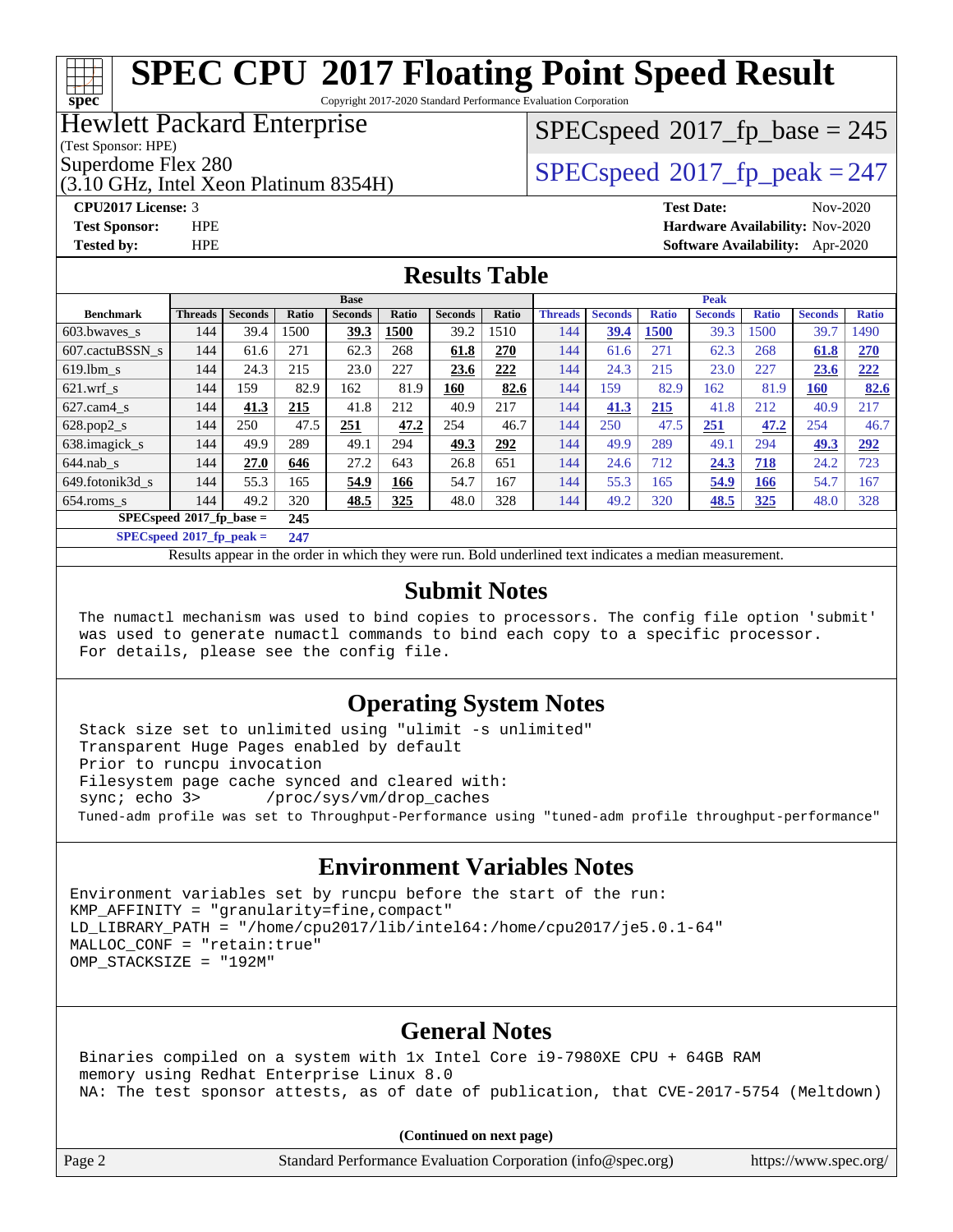Copyright 2017-2020 Standard Performance Evaluation Corporation

#### Hewlett Packard Enterprise

(Test Sponsor: HPE)

**[spec](http://www.spec.org/)**

[SPECspeed](http://www.spec.org/auto/cpu2017/Docs/result-fields.html#SPECspeed2017fpbase)<sup>®</sup>2017 fp base = 245

(3.10 GHz, Intel Xeon Platinum 8354H)

Superdome Flex 280<br>  $SPEC speed^{\circ}2017$  fp\_peak = 247

**[CPU2017 License:](http://www.spec.org/auto/cpu2017/Docs/result-fields.html#CPU2017License)** 3 **[Test Date:](http://www.spec.org/auto/cpu2017/Docs/result-fields.html#TestDate)** Nov-2020 **[Test Sponsor:](http://www.spec.org/auto/cpu2017/Docs/result-fields.html#TestSponsor)** HPE **[Hardware Availability:](http://www.spec.org/auto/cpu2017/Docs/result-fields.html#HardwareAvailability)** Nov-2020 **[Tested by:](http://www.spec.org/auto/cpu2017/Docs/result-fields.html#Testedby)** HPE **[Software Availability:](http://www.spec.org/auto/cpu2017/Docs/result-fields.html#SoftwareAvailability)** Apr-2020

#### **[General Notes \(Continued\)](http://www.spec.org/auto/cpu2017/Docs/result-fields.html#GeneralNotes)**

 is mitigated in the system as tested and documented. Yes: The test sponsor attests, as of date of publication, that CVE-2017-5753 (Spectre variant 1) is mitigated in the system as tested and documented. Yes: The test sponsor attests, as of date of publication, that CVE-2017-5715 (Spectre variant 2) is mitigated in the system as tested and documented. jemalloc, a general purpose malloc implementation built with the RedHat Enterprise 7.5, and the system compiler gcc 4.8.5 sources available from jemalloc.net or<https://github.com/jemalloc/jemalloc/releases>

#### **[Platform Notes](http://www.spec.org/auto/cpu2017/Docs/result-fields.html#PlatformNotes)**

Page 3 Standard Performance Evaluation Corporation [\(info@spec.org\)](mailto:info@spec.org) <https://www.spec.org/> BIOS Configuration: Workload Profile set to HPC Intel Hyper-Threading set to Disabled Workload Profile set to Custom Minimum Processor Idle Power Core C-State set to C6 State Minimum Processor Idle Power Package C-State set to Package C6 (non-retention) State LLC Prefetch set to Enabled Sysinfo program /home/cpu2017/bin/sysinfo Rev: r6365 of 2019-08-21 295195f888a3d7edb1e6e46a485a0011 running on ch-622.fchst.rdlabs.hpecorp.net Tue Nov 17 11:44:40 2020 SUT (System Under Test) info as seen by some common utilities. For more information on this section, see <https://www.spec.org/cpu2017/Docs/config.html#sysinfo> From /proc/cpuinfo model name : Intel(R) Xeon(R) Platinum 8354H CPU @ 3.10GHz 8 "physical id"s (chips) 144 "processors" cores, siblings (Caution: counting these is hw and system dependent. The following excerpts from /proc/cpuinfo might not be reliable. Use with caution.) cpu cores : 18 siblings : 18 physical 0: cores 0 1 2 3 4 8 9 10 11 16 17 18 19 20 24 25 26 27 physical 1: cores 0 1 2 3 4 8 9 10 11 16 17 18 19 20 24 25 26 27 physical 2: cores 0 1 2 3 4 8 9 10 11 16 17 18 19 20 24 25 26 27 physical 3: cores 0 1 2 3 4 8 9 10 11 16 17 18 19 20 24 25 26 27 physical 4: cores 0 1 2 3 4 8 9 10 11 16 17 18 19 20 24 25 26 27 physical 5: cores 0 1 2 3 4 8 9 10 11 16 17 18 19 20 24 25 26 27 physical 6: cores 0 1 2 3 4 8 9 10 11 16 17 18 19 20 24 25 26 27 physical 7: cores 0 1 2 3 4 8 9 10 11 16 17 18 19 20 24 25 26 27 From lscpu: Architecture: x86\_64 **(Continued on next page)**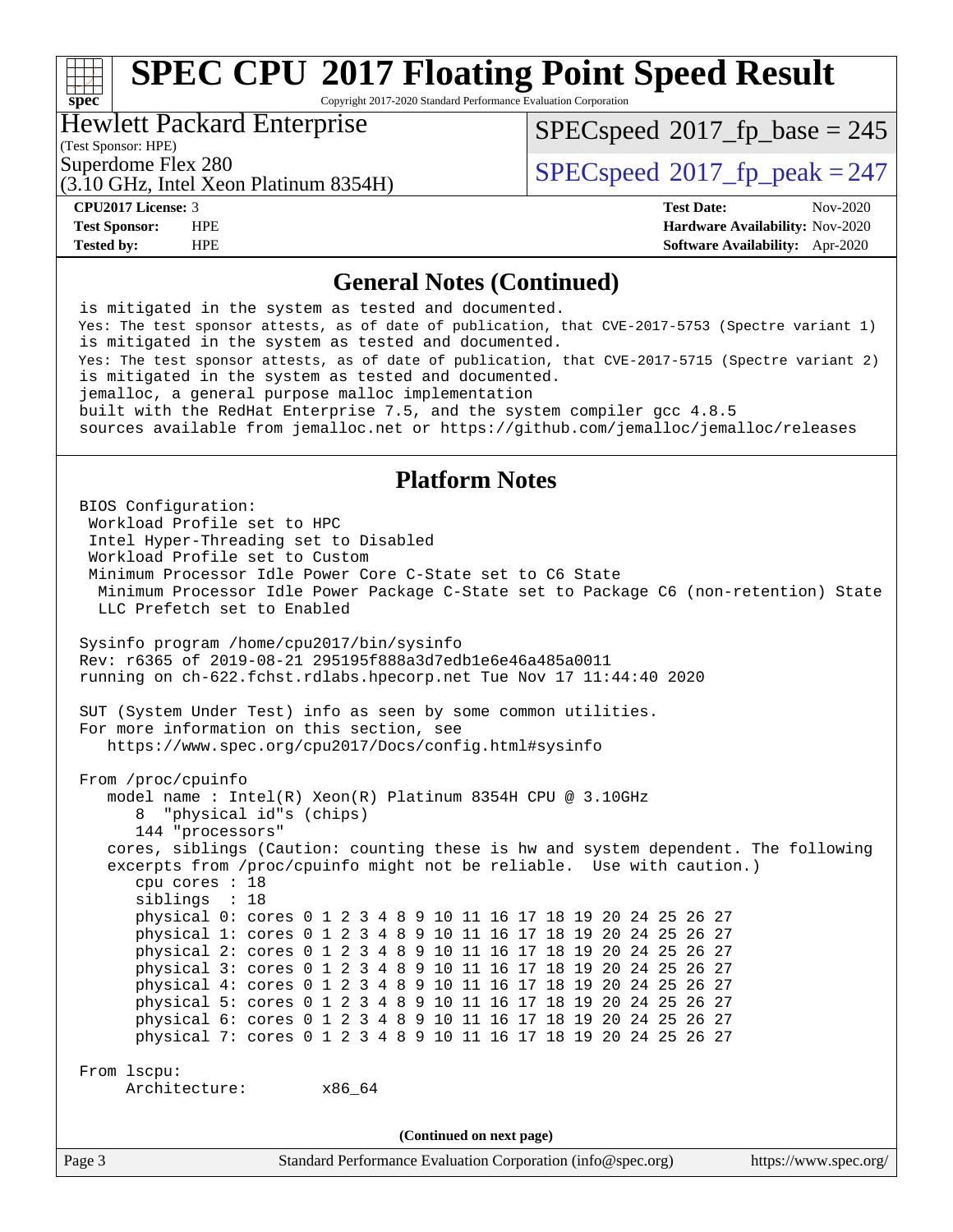#### $\pm$   $\mu$ **[spec](http://www.spec.org/)**

# **[SPEC CPU](http://www.spec.org/auto/cpu2017/Docs/result-fields.html#SPECCPU2017FloatingPointSpeedResult)[2017 Floating Point Speed Result](http://www.spec.org/auto/cpu2017/Docs/result-fields.html#SPECCPU2017FloatingPointSpeedResult)**

Copyright 2017-2020 Standard Performance Evaluation Corporation

### Hewlett Packard Enterprise

(Test Sponsor: HPE)

 $SPEC speed$ <sup>®</sup> $2017$ \_fp\_base = 245

(3.10 GHz, Intel Xeon Platinum 8354H)

Superdome Flex 280<br>  $\begin{array}{c}\n\text{SPEC speed} \textcirc 2017\_fp\_peak = 247 \\
\text{SPEC speed} \textcirc 2017\_fp\_peak = 247\n\end{array}$ 

**[CPU2017 License:](http://www.spec.org/auto/cpu2017/Docs/result-fields.html#CPU2017License)** 3 **[Test Date:](http://www.spec.org/auto/cpu2017/Docs/result-fields.html#TestDate)** Nov-2020 **[Test Sponsor:](http://www.spec.org/auto/cpu2017/Docs/result-fields.html#TestSponsor)** HPE **[Hardware Availability:](http://www.spec.org/auto/cpu2017/Docs/result-fields.html#HardwareAvailability)** Nov-2020 **[Tested by:](http://www.spec.org/auto/cpu2017/Docs/result-fields.html#Testedby)** HPE **[Software Availability:](http://www.spec.org/auto/cpu2017/Docs/result-fields.html#SoftwareAvailability)** Apr-2020

#### **[Platform Notes \(Continued\)](http://www.spec.org/auto/cpu2017/Docs/result-fields.html#PlatformNotes)**

| $CPU$ op-mode(s):            | $32$ -bit, $64$ -bit                                                                 |
|------------------------------|--------------------------------------------------------------------------------------|
| Byte Order:                  | Little Endian                                                                        |
| CPU(s):                      | 144                                                                                  |
| On-line CPU(s) list: $0-143$ |                                                                                      |
| Thread(s) per core:          | 1                                                                                    |
| $Core(s)$ per socket:        | 18                                                                                   |
| Socket(s):                   | 8                                                                                    |
| NUMA $node(s)$ :             | 8                                                                                    |
| Vendor ID:                   | GenuineIntel                                                                         |
| CPU family:                  | 6                                                                                    |
| Model:                       | 85                                                                                   |
| Model name:                  | Intel(R) Xeon(R) Platinum 8354H CPU @ 3.10GHz                                        |
| Stepping:                    | 11                                                                                   |
| CPU MHz:                     | 3898.944                                                                             |
| CPU max MHz:                 | 4300.0000                                                                            |
| CPU min MHz:                 | 1000.0000                                                                            |
| BogoMIPS:                    | 6199.87                                                                              |
| Virtualization:              | $VT - x$                                                                             |
| L1d cache:                   | 32K                                                                                  |
| $L1i$ cache:                 | 32K                                                                                  |
| L2 cache:                    | 1024K                                                                                |
| L3 cache:                    | 25344K                                                                               |
| NUMA node0 CPU(s):           | $0 - 17$                                                                             |
| NUMA nodel CPU(s):           | $18 - 35$                                                                            |
| NUMA $node2$ $CPU(s):$       | $36 - 53$                                                                            |
| NUMA $node3$ $CPU(s)$ :      | $54 - 71$                                                                            |
| NUMA node4 CPU(s):           | $72 - 89$                                                                            |
| NUMA node5 $CPU(s):$         | $90 - 107$                                                                           |
| NUMA node6 $CPU(s):$         | $108 - 125$                                                                          |
| NUMA node7 CPU(s):           | $126 - 143$                                                                          |
| Flags:                       | fpu vme de pse tsc msr pae mce cx8 apic sep mtrr pge mca cmov                        |
|                              | pat pse36 clflush dts acpi mmx fxsr sse sse2 ss ht tm pbe syscall nx pdpelgb rdtscp  |
|                              | lm constant_tsc art arch_perfmon pebs bts rep_good nopl xtopology nonstop_tsc cpuid  |
|                              | aperfmperf pni pclmulqdq dtes64 monitor ds_cpl vmx smx est tm2 ssse3 sdbg fma cx16   |
|                              | xtpr pdcm pcid dca sse4_1 sse4_2 x2apic movbe popcnt tsc_deadline_timer aes xsave    |
|                              | avx f16c rdrand lahf_lm abm 3dnowprefetch cpuid_fault epb cat_13 cdp_13              |
|                              | invpcid_single intel_ppin ssbd mba ibrs ibpb stibp ibrs_enhanced tpr_shadow vnmi     |
|                              | flexpriority ept vpid fsgsbase tsc_adjust bmil hle avx2 smep bmi2 erms invpcid rtm   |
|                              | cqm mpx rdt_a avx512f avx512dq rdseed adx smap clflushopt clwb intel_pt avx512cd     |
|                              | avx512bw avx512vl xsaveopt xsavec xgetbvl xsaves cqm_llc cqm_occup_llc cqm_mbm_total |
|                              | cqm_mbm_local avx512_bf16 dtherm ida arat pln pts pku ospke avx512_vnni md_clear     |

flush\_l1d arch\_capabilities

 /proc/cpuinfo cache data cache size : 25344 KB

From numactl --hardware WARNING: a numactl 'node' might or might not correspond to a

**(Continued on next page)**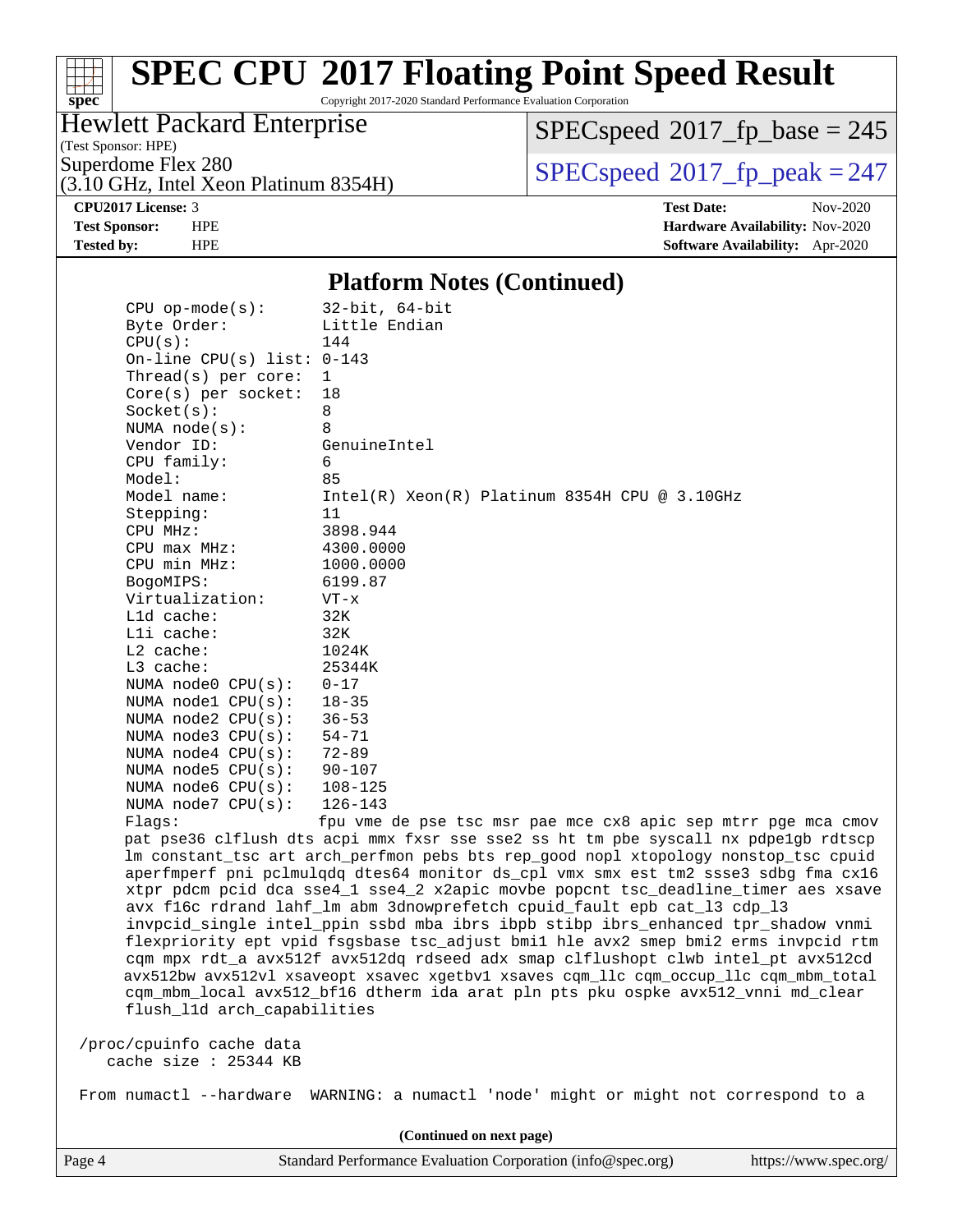Copyright 2017-2020 Standard Performance Evaluation Corporation

### Hewlett Packard Enterprise

(Test Sponsor: HPE)

**[spec](http://www.spec.org/)**

 $SPECspeed*2017_fp\_base = 245$  $SPECspeed*2017_fp\_base = 245$ 

(3.10 GHz, Intel Xeon Platinum 8354H)

Superdome Flex 280<br>  $\begin{array}{|l|l|}\n\hline\n\text{Superdone} & \text{Flex } 280 \\
\hline\n\text{10 GHz Intel Xeon Platinum } 8354\text{H)}\n\hline\n\end{array}$ 

**[CPU2017 License:](http://www.spec.org/auto/cpu2017/Docs/result-fields.html#CPU2017License)** 3 **[Test Date:](http://www.spec.org/auto/cpu2017/Docs/result-fields.html#TestDate)** Nov-2020 **[Test Sponsor:](http://www.spec.org/auto/cpu2017/Docs/result-fields.html#TestSponsor)** HPE **[Hardware Availability:](http://www.spec.org/auto/cpu2017/Docs/result-fields.html#HardwareAvailability)** Nov-2020 **[Tested by:](http://www.spec.org/auto/cpu2017/Docs/result-fields.html#Testedby)** HPE **[Software Availability:](http://www.spec.org/auto/cpu2017/Docs/result-fields.html#SoftwareAvailability)** Apr-2020

#### **[Platform Notes \(Continued\)](http://www.spec.org/auto/cpu2017/Docs/result-fields.html#PlatformNotes)**

| physical chip.                                                                       |  |  |  |  |  |  |
|--------------------------------------------------------------------------------------|--|--|--|--|--|--|
| $available: 8 nodes (0-7)$                                                           |  |  |  |  |  |  |
| node 0 cpus: 0 1 2 3 4 5 6 7 8 9 10 11 12 13 14 15 16 17                             |  |  |  |  |  |  |
| node 0 size: 772593 MB                                                               |  |  |  |  |  |  |
| node 0 free: 771820 MB                                                               |  |  |  |  |  |  |
| node 1 cpus: 18 19 20 21 22 23 24 25 26 27 28 29 30 31 32 33 34 35                   |  |  |  |  |  |  |
| node 1 size: 774139 MB                                                               |  |  |  |  |  |  |
| node 1 free: 773984 MB                                                               |  |  |  |  |  |  |
| node 2 cpus: 36 37 38 39 40 41 42 43 44 45 46 47 48 49 50 51 52 53                   |  |  |  |  |  |  |
| node 2 size: 774139 MB                                                               |  |  |  |  |  |  |
| node 2 free: 766645 MB                                                               |  |  |  |  |  |  |
| node 3 cpus: 54 55 56 57 58 59 60 61 62 63 64 65 66 67 68 69 70 71                   |  |  |  |  |  |  |
| node 3 size: 774139 MB                                                               |  |  |  |  |  |  |
| node 3 free: 773954 MB                                                               |  |  |  |  |  |  |
| node 4 cpus: 72 73 74 75 76 77 78 79 80 81 82 83 84 85 86 87 88 89                   |  |  |  |  |  |  |
| node 4 size: 774139 MB                                                               |  |  |  |  |  |  |
| node 4 free: 773744 MB                                                               |  |  |  |  |  |  |
| node 5 cpus: 90 91 92 93 94 95 96 97 98 99 100 101 102 103 104 105 106 107           |  |  |  |  |  |  |
| node 5 size: 774139 MB                                                               |  |  |  |  |  |  |
| node 5 free: 773946 MB                                                               |  |  |  |  |  |  |
| node 6 cpus: 108 109 110 111 112 113 114 115 116 117 118 119 120 121 122 123 124 125 |  |  |  |  |  |  |
| node 6 size: 774139 MB                                                               |  |  |  |  |  |  |
| node 6 free: 773990 MB                                                               |  |  |  |  |  |  |
| node 7 cpus: 126 127 128 129 130 131 132 133 134 135 136 137 138 139 140 141 142 143 |  |  |  |  |  |  |
| node 7 size: 773107 MB                                                               |  |  |  |  |  |  |
| node 7 free: 772947 MB                                                               |  |  |  |  |  |  |
| node distances:                                                                      |  |  |  |  |  |  |
| node                                                                                 |  |  |  |  |  |  |
| $\overline{0}$<br>$\overline{1}$<br>2<br>3 4 5<br>6 7<br>0: 10                       |  |  |  |  |  |  |
| 16<br>16<br>24 16<br>16<br>16 16                                                     |  |  |  |  |  |  |
| 16<br>1:<br>16<br>10<br>24<br>16<br>16<br>16<br>16<br>2:                             |  |  |  |  |  |  |
| 16<br>10<br>16<br>24<br>16<br>16<br>16<br>16                                         |  |  |  |  |  |  |
| 3:<br>24<br>10<br>16<br>16<br>16<br>16<br>16<br>16                                   |  |  |  |  |  |  |
| 4:<br>16<br>16<br>16<br>16<br>10<br>16<br>16<br>24                                   |  |  |  |  |  |  |
| 5:<br>16<br>16<br>16<br>16<br>16<br>10<br>24<br>16                                   |  |  |  |  |  |  |
| 16 16<br>16 16<br>24<br>10<br>16<br>6 :<br>16                                        |  |  |  |  |  |  |
| 7:<br>16 16<br>16<br>16<br>16<br>10<br>24 16                                         |  |  |  |  |  |  |
|                                                                                      |  |  |  |  |  |  |
| From /proc/meminfo                                                                   |  |  |  |  |  |  |
| MemTotal:<br>6339109192 kB                                                           |  |  |  |  |  |  |
| HugePages_Total:<br>0                                                                |  |  |  |  |  |  |
| Hugepagesize:<br>2048 kB                                                             |  |  |  |  |  |  |
|                                                                                      |  |  |  |  |  |  |
| /usr/bin/lsb_release -d                                                              |  |  |  |  |  |  |
| Red Hat Enterprise Linux release 8.2 (Ootpa)                                         |  |  |  |  |  |  |
|                                                                                      |  |  |  |  |  |  |
| From /etc/*release* /etc/*version*                                                   |  |  |  |  |  |  |
| hpe-foundation-release: HPE Foundation Software 2.4, Build                           |  |  |  |  |  |  |
|                                                                                      |  |  |  |  |  |  |
| (Continued on next page)                                                             |  |  |  |  |  |  |

Page 5 Standard Performance Evaluation Corporation [\(info@spec.org\)](mailto:info@spec.org) <https://www.spec.org/>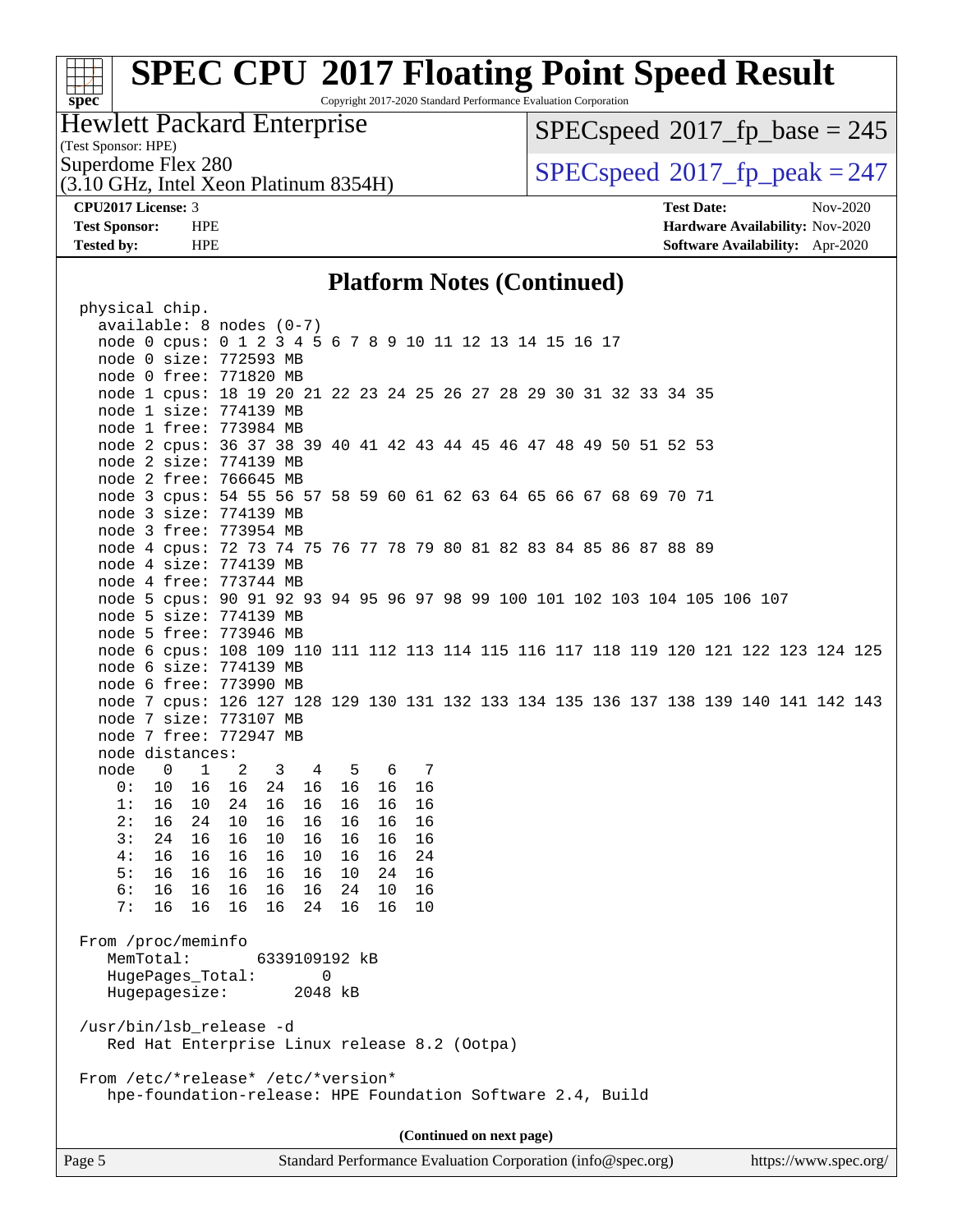Copyright 2017-2020 Standard Performance Evaluation Corporation

### Hewlett Packard Enterprise

(Test Sponsor: HPE)

**[spec](http://www.spec.org/)**

 $SPECspeed*2017_fp\_base = 245$  $SPECspeed*2017_fp\_base = 245$ 

(3.10 GHz, Intel Xeon Platinum 8354H)

Superdome Flex 280<br>  $\begin{array}{|l|l|}\n\hline\n\text{Superdone} & \text{Flex } 280 \\
\hline\n\text{10 GHz Intel Xeon Platinum } 8354\text{H)}\n\hline\n\end{array}$ 

**[CPU2017 License:](http://www.spec.org/auto/cpu2017/Docs/result-fields.html#CPU2017License)** 3 **[Test Date:](http://www.spec.org/auto/cpu2017/Docs/result-fields.html#TestDate)** Nov-2020 **[Test Sponsor:](http://www.spec.org/auto/cpu2017/Docs/result-fields.html#TestSponsor)** HPE **[Hardware Availability:](http://www.spec.org/auto/cpu2017/Docs/result-fields.html#HardwareAvailability)** Nov-2020 **[Tested by:](http://www.spec.org/auto/cpu2017/Docs/result-fields.html#Testedby)** HPE **[Software Availability:](http://www.spec.org/auto/cpu2017/Docs/result-fields.html#SoftwareAvailability)** Apr-2020

#### **[Platform Notes \(Continued\)](http://www.spec.org/auto/cpu2017/Docs/result-fields.html#PlatformNotes)**

| Page 6       | Standard Performance Evaluation Corporation (info@spec.org)<br>https://www.spec.org/                                                                                                                                   |
|--------------|------------------------------------------------------------------------------------------------------------------------------------------------------------------------------------------------------------------------|
|              | (Continued on next page)                                                                                                                                                                                               |
|              | Additional information from dmidecode follows. WARNING: Use caution when you interpret<br>this section. The 'dmidecode' program reads system data which is "intended to allow                                          |
|              | From /sys/devices/virtual/dmi/id<br>HPE Bundle:1.0.142 SFW:008.000.189.000.2010080501 10/08/2020<br>BIOS:<br>Vendor:<br>HPE<br>Product: Superdome Flex 280<br>Product Family: 1590PID02020001<br>Serial:<br>5UF0090539 |
|              | SPEC is set to: /home/cpu2017<br>Filesystem<br>Type Size Used Avail Use% Mounted on<br>/dev/mapper/rhel-home xfs<br>392G 58G 334G 15% / home                                                                           |
|              | run-level 3 Nov 17 07:50                                                                                                                                                                                               |
|              | $CVE-2017-5715$ (Spectre variant 2):<br>Mitigation: Enhanced IBRS, IBPB: conditional,<br>RSB filling<br>Not affected<br>tsx_async_abort:                                                                               |
|              | via prctl and seccomp<br>Mitigation: usercopy/swapgs barriers and __user<br>CVE-2017-5753 (Spectre variant 1):<br>pointer sanitization                                                                                 |
|              | Microarchitectural Data Sampling:<br>Not affected<br>CVE-2017-5754 (Meltdown):<br>Not affected<br>CVE-2018-3639 (Speculative Store Bypass): Mitigation: Speculative Store Bypass disabled                              |
|              | itlb_multihit:<br>Not affected<br>CVE-2018-3620 (L1 Terminal Fault):<br>Not affected                                                                                                                                   |
|              | Kernel self-reported vulnerability status:                                                                                                                                                                             |
| $uname -a$ : | Linux ch-622.fchst.rdlabs.hpecorp.net 4.18.0-193.el8.x86_64 #1 SMP Fri Mar 27 14:35:58<br>UTC 2020 x86_64 x86_64 x86_64 GNU/Linux                                                                                      |
|              | redhat-release: Red Hat Enterprise Linux release 8.2 (Ootpa)<br>system-release: Red Hat Enterprise Linux release 8.2 (Ootpa)<br>system-release-cpe: cpe:/o:redhat:enterprise_linux:8.2:ga                              |
|              | ID_LIKE="fedora"<br>VERSION_ID="8.2"<br>PLATFORM_ID="platform:el8"<br>PRETTY_NAME="Red Hat Enterprise Linux 8.2 (Ootpa)"<br>ANSI_COLOR="0;31"                                                                          |
|              | os-release:<br>NAME="Red Hat Enterprise Linux"<br>VERSION="8.2 (Ootpa)"<br>ID="rhel"                                                                                                                                   |
|              | 734.0820.200723T0100.a.rhel82hpe-200723T0100                                                                                                                                                                           |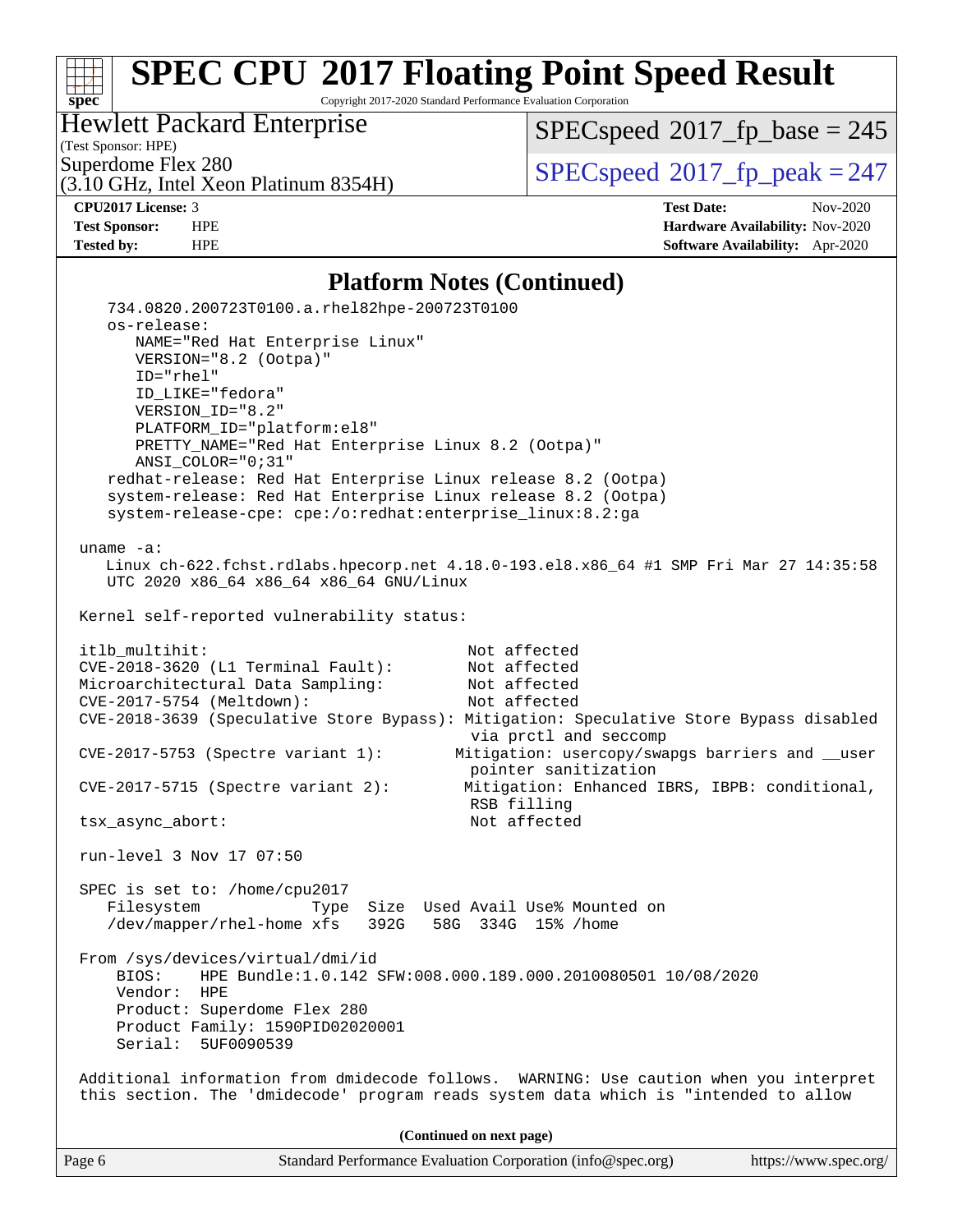Copyright 2017-2020 Standard Performance Evaluation Corporation

### Hewlett Packard Enterprise

(3.10 GHz, Intel Xeon Platinum 8354H)

(Test Sponsor: HPE)

**[spec](http://www.spec.org/)**

 $SPECspeed^{\circledast}2017_fp\_base = 245$  $SPECspeed^{\circledast}2017_fp\_base = 245$ 

Superdome Flex 280<br>(3.10 GHz, Intel Year Platinum 8354H)  $SPECspeed@2017_fp\_peak = 247$  $SPECspeed@2017_fp\_peak = 247$ 

**[CPU2017 License:](http://www.spec.org/auto/cpu2017/Docs/result-fields.html#CPU2017License)** 3 **[Test Date:](http://www.spec.org/auto/cpu2017/Docs/result-fields.html#TestDate)** Nov-2020 **[Test Sponsor:](http://www.spec.org/auto/cpu2017/Docs/result-fields.html#TestSponsor)** HPE **[Hardware Availability:](http://www.spec.org/auto/cpu2017/Docs/result-fields.html#HardwareAvailability)** Nov-2020 **[Tested by:](http://www.spec.org/auto/cpu2017/Docs/result-fields.html#Testedby)** HPE **[Software Availability:](http://www.spec.org/auto/cpu2017/Docs/result-fields.html#SoftwareAvailability)** Apr-2020

#### **[Platform Notes \(Continued\)](http://www.spec.org/auto/cpu2017/Docs/result-fields.html#PlatformNotes)**

 hardware to be accurately determined", but the intent may not be met, as there are frequent changes to hardware, firmware, and the "DMTF SMBIOS" standard. Memory: 48x Hynix HMABAGL7ABR4N-XN 128 GB 4 rank 3200

48x NO DIMM NO DIMM

(End of data from sysinfo program)

#### **[Compiler Version Notes](http://www.spec.org/auto/cpu2017/Docs/result-fields.html#CompilerVersionNotes)**

| Page 7     | Standard Performance Evaluation Corporation (info@spec.org)                                                                                                                                                                                                                                                                                                                                                                                                                                                                                                          | https://www.spec.org/ |
|------------|----------------------------------------------------------------------------------------------------------------------------------------------------------------------------------------------------------------------------------------------------------------------------------------------------------------------------------------------------------------------------------------------------------------------------------------------------------------------------------------------------------------------------------------------------------------------|-----------------------|
|            | (Continued on next page)                                                                                                                                                                                                                                                                                                                                                                                                                                                                                                                                             |                       |
| Fortran, C | 621.wrf_s(base, peak) 627.cam4_s(base, peak)<br>$628.$ pop $2_s(base, peak)$                                                                                                                                                                                                                                                                                                                                                                                                                                                                                         |                       |
|            | $Intel(R)$ Fortran Intel(R) 64 Compiler for applications running on Intel(R)<br>64, Version 19.1.1.217 Build 20200306<br>Copyright (C) 1985-2020 Intel Corporation. All rights reserved.                                                                                                                                                                                                                                                                                                                                                                             |                       |
| Fortran    | 603.bwaves_s(base, peak) 649.fotonik3d_s(base, peak)<br>654.roms_s(base, peak)                                                                                                                                                                                                                                                                                                                                                                                                                                                                                       |                       |
|            | Intel(R) $C++$ Intel(R) 64 Compiler for applications running on Intel(R) 64,<br>Version 19.1.1.217 Build 20200306<br>Copyright (C) 1985-2020 Intel Corporation. All rights reserved.<br>Intel(R) C Intel(R) 64 Compiler for applications running on Intel(R) 64,<br>Version 19.1.1.217 Build 20200306<br>Copyright (C) 1985-2020 Intel Corporation. All rights reserved.<br>$Intel(R)$ Fortran Intel(R) 64 Compiler for applications running on Intel(R)<br>64, Version 19.1.1.217 Build 20200306<br>Copyright (C) 1985-2020 Intel Corporation. All rights reserved. |                       |
|            | $C++$ , C, Fortran   607.cactuBSSN_s(base, peak)                                                                                                                                                                                                                                                                                                                                                                                                                                                                                                                     |                       |
|            | Intel(R) C Intel(R) 64 Compiler for applications running on Intel(R) 64,<br>Version 19.1.1.217 Build 20200306<br>Copyright (C) 1985-2020 Intel Corporation. All rights reserved.                                                                                                                                                                                                                                                                                                                                                                                     |                       |
| C          | 619.1bm_s(base, peak) 638.imagick_s(base, peak)<br>644.nab_s(base, peak)                                                                                                                                                                                                                                                                                                                                                                                                                                                                                             |                       |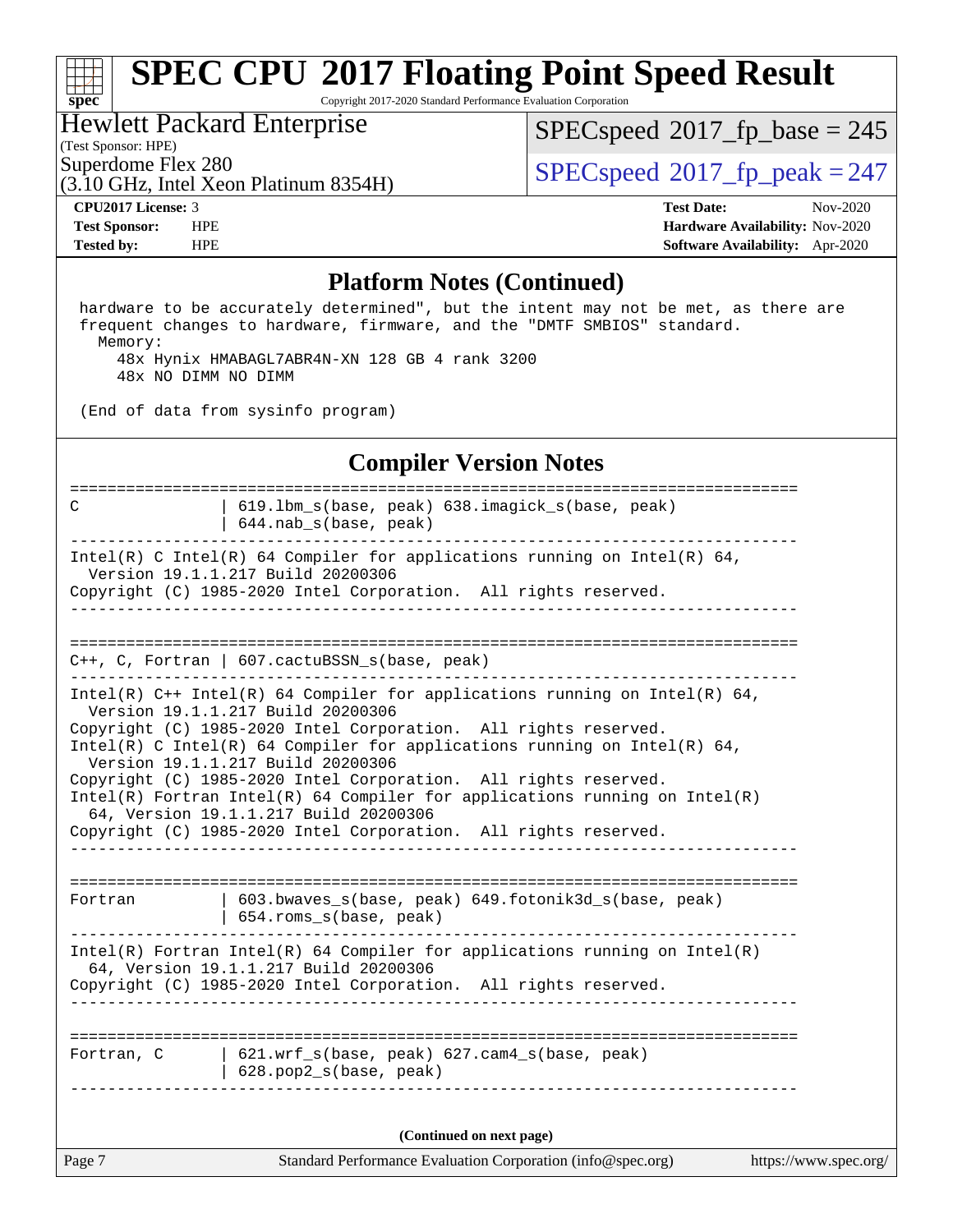# **[spec](http://www.spec.org/)**

# **[SPEC CPU](http://www.spec.org/auto/cpu2017/Docs/result-fields.html#SPECCPU2017FloatingPointSpeedResult)[2017 Floating Point Speed Result](http://www.spec.org/auto/cpu2017/Docs/result-fields.html#SPECCPU2017FloatingPointSpeedResult)**

Copyright 2017-2020 Standard Performance Evaluation Corporation

#### Hewlett Packard Enterprise

[SPECspeed](http://www.spec.org/auto/cpu2017/Docs/result-fields.html#SPECspeed2017fpbase)<sup>®</sup>2017 fp base = 245

(Test Sponsor: HPE)

(3.10 GHz, Intel Xeon Platinum 8354H)

Superdome Flex 280<br>  $SPEC speed^{\circ}2017$  fp\_peak = 247

**[CPU2017 License:](http://www.spec.org/auto/cpu2017/Docs/result-fields.html#CPU2017License)** 3 **[Test Date:](http://www.spec.org/auto/cpu2017/Docs/result-fields.html#TestDate)** Nov-2020 **[Test Sponsor:](http://www.spec.org/auto/cpu2017/Docs/result-fields.html#TestSponsor)** HPE **[Hardware Availability:](http://www.spec.org/auto/cpu2017/Docs/result-fields.html#HardwareAvailability)** Nov-2020 **[Tested by:](http://www.spec.org/auto/cpu2017/Docs/result-fields.html#Testedby)** HPE **[Software Availability:](http://www.spec.org/auto/cpu2017/Docs/result-fields.html#SoftwareAvailability)** Apr-2020

#### **[Compiler Version Notes \(Continued\)](http://www.spec.org/auto/cpu2017/Docs/result-fields.html#CompilerVersionNotes)**

Intel(R) Fortran Intel(R)  $64$  Compiler for applications running on Intel(R) 64, Version 19.1.1.217 Build 20200306 Copyright (C) 1985-2020 Intel Corporation. All rights reserved. Intel(R) C Intel(R) 64 Compiler for applications running on Intel(R) 64, Version 19.1.1.217 Build 20200306 Copyright (C) 1985-2020 Intel Corporation. All rights reserved. ------------------------------------------------------------------------------

### **[Base Compiler Invocation](http://www.spec.org/auto/cpu2017/Docs/result-fields.html#BaseCompilerInvocation)**

[C benchmarks](http://www.spec.org/auto/cpu2017/Docs/result-fields.html#Cbenchmarks):

[icc](http://www.spec.org/cpu2017/results/res2020q4/cpu2017-20201123-24434.flags.html#user_CCbase_intel_icc_66fc1ee009f7361af1fbd72ca7dcefbb700085f36577c54f309893dd4ec40d12360134090235512931783d35fd58c0460139e722d5067c5574d8eaf2b3e37e92)

[Fortran benchmarks](http://www.spec.org/auto/cpu2017/Docs/result-fields.html#Fortranbenchmarks): [ifort](http://www.spec.org/cpu2017/results/res2020q4/cpu2017-20201123-24434.flags.html#user_FCbase_intel_ifort_8111460550e3ca792625aed983ce982f94888b8b503583aa7ba2b8303487b4d8a21a13e7191a45c5fd58ff318f48f9492884d4413fa793fd88dd292cad7027ca)

[Benchmarks using both Fortran and C](http://www.spec.org/auto/cpu2017/Docs/result-fields.html#BenchmarksusingbothFortranandC): [ifort](http://www.spec.org/cpu2017/results/res2020q4/cpu2017-20201123-24434.flags.html#user_CC_FCbase_intel_ifort_8111460550e3ca792625aed983ce982f94888b8b503583aa7ba2b8303487b4d8a21a13e7191a45c5fd58ff318f48f9492884d4413fa793fd88dd292cad7027ca) [icc](http://www.spec.org/cpu2017/results/res2020q4/cpu2017-20201123-24434.flags.html#user_CC_FCbase_intel_icc_66fc1ee009f7361af1fbd72ca7dcefbb700085f36577c54f309893dd4ec40d12360134090235512931783d35fd58c0460139e722d5067c5574d8eaf2b3e37e92)

[Benchmarks using Fortran, C, and C++:](http://www.spec.org/auto/cpu2017/Docs/result-fields.html#BenchmarksusingFortranCandCXX) [icpc](http://www.spec.org/cpu2017/results/res2020q4/cpu2017-20201123-24434.flags.html#user_CC_CXX_FCbase_intel_icpc_c510b6838c7f56d33e37e94d029a35b4a7bccf4766a728ee175e80a419847e808290a9b78be685c44ab727ea267ec2f070ec5dc83b407c0218cded6866a35d07) [icc](http://www.spec.org/cpu2017/results/res2020q4/cpu2017-20201123-24434.flags.html#user_CC_CXX_FCbase_intel_icc_66fc1ee009f7361af1fbd72ca7dcefbb700085f36577c54f309893dd4ec40d12360134090235512931783d35fd58c0460139e722d5067c5574d8eaf2b3e37e92) [ifort](http://www.spec.org/cpu2017/results/res2020q4/cpu2017-20201123-24434.flags.html#user_CC_CXX_FCbase_intel_ifort_8111460550e3ca792625aed983ce982f94888b8b503583aa7ba2b8303487b4d8a21a13e7191a45c5fd58ff318f48f9492884d4413fa793fd88dd292cad7027ca)

### **[Base Portability Flags](http://www.spec.org/auto/cpu2017/Docs/result-fields.html#BasePortabilityFlags)**

 603.bwaves\_s: [-DSPEC\\_LP64](http://www.spec.org/cpu2017/results/res2020q4/cpu2017-20201123-24434.flags.html#suite_basePORTABILITY603_bwaves_s_DSPEC_LP64) 607.cactuBSSN\_s: [-DSPEC\\_LP64](http://www.spec.org/cpu2017/results/res2020q4/cpu2017-20201123-24434.flags.html#suite_basePORTABILITY607_cactuBSSN_s_DSPEC_LP64) 619.lbm\_s: [-DSPEC\\_LP64](http://www.spec.org/cpu2017/results/res2020q4/cpu2017-20201123-24434.flags.html#suite_basePORTABILITY619_lbm_s_DSPEC_LP64) 621.wrf\_s: [-DSPEC\\_LP64](http://www.spec.org/cpu2017/results/res2020q4/cpu2017-20201123-24434.flags.html#suite_basePORTABILITY621_wrf_s_DSPEC_LP64) [-DSPEC\\_CASE\\_FLAG](http://www.spec.org/cpu2017/results/res2020q4/cpu2017-20201123-24434.flags.html#b621.wrf_s_baseCPORTABILITY_DSPEC_CASE_FLAG) [-convert big\\_endian](http://www.spec.org/cpu2017/results/res2020q4/cpu2017-20201123-24434.flags.html#user_baseFPORTABILITY621_wrf_s_convert_big_endian_c3194028bc08c63ac5d04de18c48ce6d347e4e562e8892b8bdbdc0214820426deb8554edfa529a3fb25a586e65a3d812c835984020483e7e73212c4d31a38223) 627.cam4\_s: [-DSPEC\\_LP64](http://www.spec.org/cpu2017/results/res2020q4/cpu2017-20201123-24434.flags.html#suite_basePORTABILITY627_cam4_s_DSPEC_LP64) [-DSPEC\\_CASE\\_FLAG](http://www.spec.org/cpu2017/results/res2020q4/cpu2017-20201123-24434.flags.html#b627.cam4_s_baseCPORTABILITY_DSPEC_CASE_FLAG) 628.pop2\_s: [-DSPEC\\_LP64](http://www.spec.org/cpu2017/results/res2020q4/cpu2017-20201123-24434.flags.html#suite_basePORTABILITY628_pop2_s_DSPEC_LP64) [-DSPEC\\_CASE\\_FLAG](http://www.spec.org/cpu2017/results/res2020q4/cpu2017-20201123-24434.flags.html#b628.pop2_s_baseCPORTABILITY_DSPEC_CASE_FLAG) [-convert big\\_endian](http://www.spec.org/cpu2017/results/res2020q4/cpu2017-20201123-24434.flags.html#user_baseFPORTABILITY628_pop2_s_convert_big_endian_c3194028bc08c63ac5d04de18c48ce6d347e4e562e8892b8bdbdc0214820426deb8554edfa529a3fb25a586e65a3d812c835984020483e7e73212c4d31a38223) [-assume byterecl](http://www.spec.org/cpu2017/results/res2020q4/cpu2017-20201123-24434.flags.html#user_baseFPORTABILITY628_pop2_s_assume_byterecl_7e47d18b9513cf18525430bbf0f2177aa9bf368bc7a059c09b2c06a34b53bd3447c950d3f8d6c70e3faf3a05c8557d66a5798b567902e8849adc142926523472) 638.imagick\_s: [-DSPEC\\_LP64](http://www.spec.org/cpu2017/results/res2020q4/cpu2017-20201123-24434.flags.html#suite_basePORTABILITY638_imagick_s_DSPEC_LP64) 644.nab\_s: [-DSPEC\\_LP64](http://www.spec.org/cpu2017/results/res2020q4/cpu2017-20201123-24434.flags.html#suite_basePORTABILITY644_nab_s_DSPEC_LP64) 649.fotonik3d\_s: [-DSPEC\\_LP64](http://www.spec.org/cpu2017/results/res2020q4/cpu2017-20201123-24434.flags.html#suite_basePORTABILITY649_fotonik3d_s_DSPEC_LP64) 654.roms\_s: [-DSPEC\\_LP64](http://www.spec.org/cpu2017/results/res2020q4/cpu2017-20201123-24434.flags.html#suite_basePORTABILITY654_roms_s_DSPEC_LP64)

# **[Base Optimization Flags](http://www.spec.org/auto/cpu2017/Docs/result-fields.html#BaseOptimizationFlags)**

[C benchmarks](http://www.spec.org/auto/cpu2017/Docs/result-fields.html#Cbenchmarks):

[-m64](http://www.spec.org/cpu2017/results/res2020q4/cpu2017-20201123-24434.flags.html#user_CCbase_m64-icc) [-std=c11](http://www.spec.org/cpu2017/results/res2020q4/cpu2017-20201123-24434.flags.html#user_CCbase_std-icc-std_0e1c27790398a4642dfca32ffe6c27b5796f9c2d2676156f2e42c9c44eaad0c049b1cdb667a270c34d979996257aeb8fc440bfb01818dbc9357bd9d174cb8524) [-xCORE-AVX512](http://www.spec.org/cpu2017/results/res2020q4/cpu2017-20201123-24434.flags.html#user_CCbase_f-xCORE-AVX512) [-ipo](http://www.spec.org/cpu2017/results/res2020q4/cpu2017-20201123-24434.flags.html#user_CCbase_f-ipo) [-O3](http://www.spec.org/cpu2017/results/res2020q4/cpu2017-20201123-24434.flags.html#user_CCbase_f-O3) [-no-prec-div](http://www.spec.org/cpu2017/results/res2020q4/cpu2017-20201123-24434.flags.html#user_CCbase_f-no-prec-div) [-qopt-prefetch](http://www.spec.org/cpu2017/results/res2020q4/cpu2017-20201123-24434.flags.html#user_CCbase_f-qopt-prefetch) [-ffinite-math-only](http://www.spec.org/cpu2017/results/res2020q4/cpu2017-20201123-24434.flags.html#user_CCbase_f_finite_math_only_cb91587bd2077682c4b38af759c288ed7c732db004271a9512da14a4f8007909a5f1427ecbf1a0fb78ff2a814402c6114ac565ca162485bbcae155b5e4258871) [-qopt-mem-layout-trans=4](http://www.spec.org/cpu2017/results/res2020q4/cpu2017-20201123-24434.flags.html#user_CCbase_f-qopt-mem-layout-trans_fa39e755916c150a61361b7846f310bcdf6f04e385ef281cadf3647acec3f0ae266d1a1d22d972a7087a248fd4e6ca390a3634700869573d231a252c784941a8) [-qopenmp](http://www.spec.org/cpu2017/results/res2020q4/cpu2017-20201123-24434.flags.html#user_CCbase_qopenmp_16be0c44f24f464004c6784a7acb94aca937f053568ce72f94b139a11c7c168634a55f6653758ddd83bcf7b8463e8028bb0b48b77bcddc6b78d5d95bb1df2967) [-DSPEC\\_OPENMP](http://www.spec.org/cpu2017/results/res2020q4/cpu2017-20201123-24434.flags.html#suite_CCbase_DSPEC_OPENMP)

**(Continued on next page)**

Page 8 Standard Performance Evaluation Corporation [\(info@spec.org\)](mailto:info@spec.org) <https://www.spec.org/>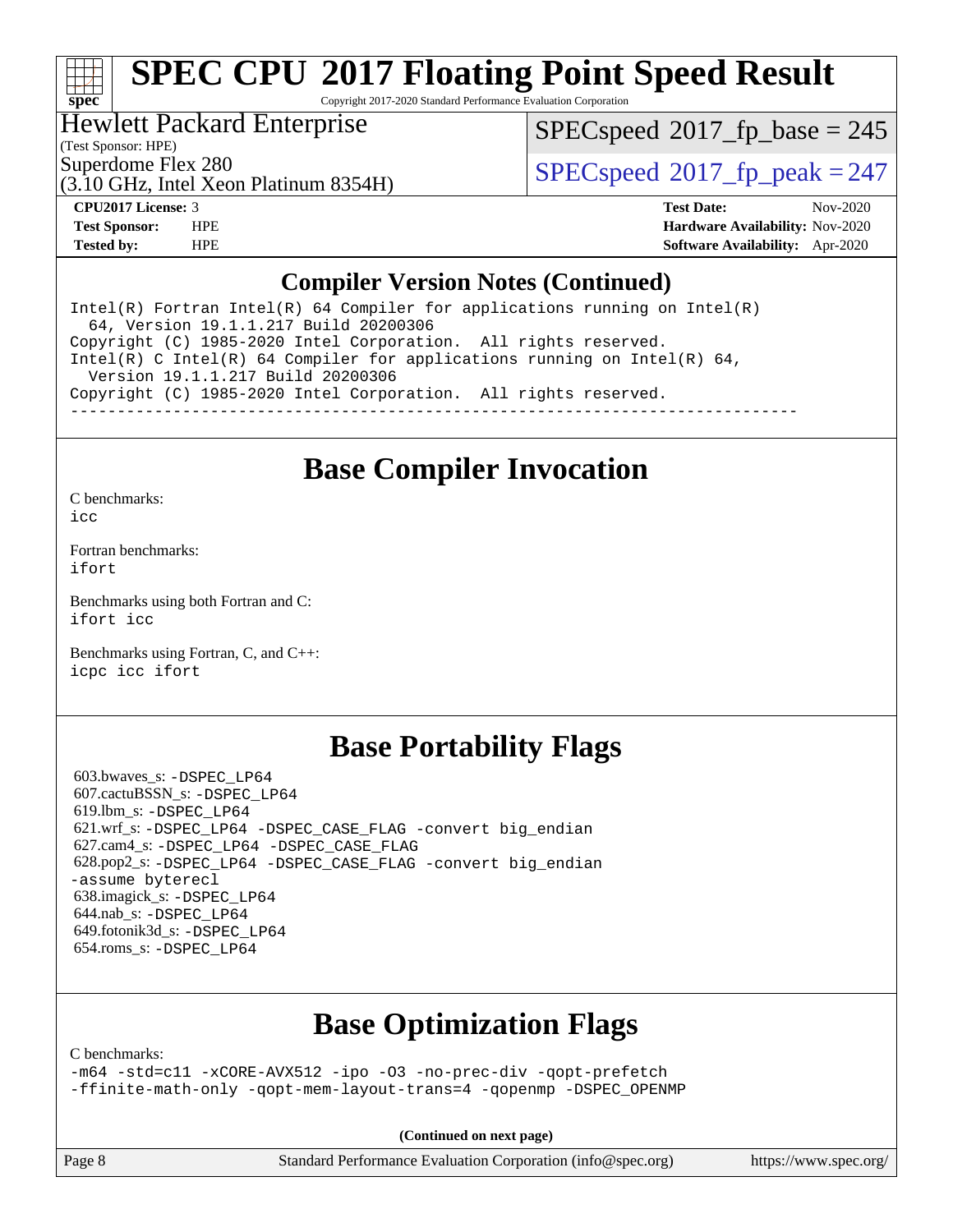# **[spec](http://www.spec.org/)**

# **[SPEC CPU](http://www.spec.org/auto/cpu2017/Docs/result-fields.html#SPECCPU2017FloatingPointSpeedResult)[2017 Floating Point Speed Result](http://www.spec.org/auto/cpu2017/Docs/result-fields.html#SPECCPU2017FloatingPointSpeedResult)**

Copyright 2017-2020 Standard Performance Evaluation Corporation

#### Hewlett Packard Enterprise

(Test Sponsor: HPE)

[SPECspeed](http://www.spec.org/auto/cpu2017/Docs/result-fields.html#SPECspeed2017fpbase)<sup>®</sup>2017 fp base = 245

(3.10 GHz, Intel Xeon Platinum 8354H)

Superdome Flex 280<br>  $SPEC speed^{\circ}2017$  fp\_peak = 247

**[CPU2017 License:](http://www.spec.org/auto/cpu2017/Docs/result-fields.html#CPU2017License)** 3 **[Test Date:](http://www.spec.org/auto/cpu2017/Docs/result-fields.html#TestDate)** Nov-2020 **[Test Sponsor:](http://www.spec.org/auto/cpu2017/Docs/result-fields.html#TestSponsor)** HPE **[Hardware Availability:](http://www.spec.org/auto/cpu2017/Docs/result-fields.html#HardwareAvailability)** Nov-2020 **[Tested by:](http://www.spec.org/auto/cpu2017/Docs/result-fields.html#Testedby)** HPE **[Software Availability:](http://www.spec.org/auto/cpu2017/Docs/result-fields.html#SoftwareAvailability)** Apr-2020

# **[Base Optimization Flags \(Continued\)](http://www.spec.org/auto/cpu2017/Docs/result-fields.html#BaseOptimizationFlags)**

[C benchmarks](http://www.spec.org/auto/cpu2017/Docs/result-fields.html#Cbenchmarks) (continued):

[-mbranches-within-32B-boundaries](http://www.spec.org/cpu2017/results/res2020q4/cpu2017-20201123-24434.flags.html#user_CCbase_f-mbranches-within-32B-boundaries)

[Fortran benchmarks](http://www.spec.org/auto/cpu2017/Docs/result-fields.html#Fortranbenchmarks):

```
-m64 -Wl,-z,muldefs -DSPEC_OPENMP -xCORE-AVX512 -ipo -O3
-no-prec-div -qopt-prefetch -ffinite-math-only
-qopt-mem-layout-trans=4 -qopenmp -nostandard-realloc-lhs
-mbranches-within-32B-boundaries -L/usr/local/jemalloc64-5.0.1/lib
-ljemalloc
```
[Benchmarks using both Fortran and C](http://www.spec.org/auto/cpu2017/Docs/result-fields.html#BenchmarksusingbothFortranandC):

```
-m64 -std=c11 -Wl,-z,muldefs -xCORE-AVX512 -ipo -O3 -no-prec-div
-qopt-prefetch -ffinite-math-only -qopt-mem-layout-trans=4 -qopenmp
-DSPEC_OPENMP -mbranches-within-32B-boundaries -nostandard-realloc-lhs
-L/usr/local/jemalloc64-5.0.1/lib -ljemalloc
```
#### [Benchmarks using Fortran, C, and C++:](http://www.spec.org/auto/cpu2017/Docs/result-fields.html#BenchmarksusingFortranCandCXX)

[-m64](http://www.spec.org/cpu2017/results/res2020q4/cpu2017-20201123-24434.flags.html#user_CC_CXX_FCbase_m64-icc) [-std=c11](http://www.spec.org/cpu2017/results/res2020q4/cpu2017-20201123-24434.flags.html#user_CC_CXX_FCbase_std-icc-std_0e1c27790398a4642dfca32ffe6c27b5796f9c2d2676156f2e42c9c44eaad0c049b1cdb667a270c34d979996257aeb8fc440bfb01818dbc9357bd9d174cb8524) [-Wl,-z,muldefs](http://www.spec.org/cpu2017/results/res2020q4/cpu2017-20201123-24434.flags.html#user_CC_CXX_FCbase_link_force_multiple1_b4cbdb97b34bdee9ceefcfe54f4c8ea74255f0b02a4b23e853cdb0e18eb4525ac79b5a88067c842dd0ee6996c24547a27a4b99331201badda8798ef8a743f577) [-xCORE-AVX512](http://www.spec.org/cpu2017/results/res2020q4/cpu2017-20201123-24434.flags.html#user_CC_CXX_FCbase_f-xCORE-AVX512) [-ipo](http://www.spec.org/cpu2017/results/res2020q4/cpu2017-20201123-24434.flags.html#user_CC_CXX_FCbase_f-ipo) [-O3](http://www.spec.org/cpu2017/results/res2020q4/cpu2017-20201123-24434.flags.html#user_CC_CXX_FCbase_f-O3) [-no-prec-div](http://www.spec.org/cpu2017/results/res2020q4/cpu2017-20201123-24434.flags.html#user_CC_CXX_FCbase_f-no-prec-div) [-qopt-prefetch](http://www.spec.org/cpu2017/results/res2020q4/cpu2017-20201123-24434.flags.html#user_CC_CXX_FCbase_f-qopt-prefetch) [-ffinite-math-only](http://www.spec.org/cpu2017/results/res2020q4/cpu2017-20201123-24434.flags.html#user_CC_CXX_FCbase_f_finite_math_only_cb91587bd2077682c4b38af759c288ed7c732db004271a9512da14a4f8007909a5f1427ecbf1a0fb78ff2a814402c6114ac565ca162485bbcae155b5e4258871) [-qopt-mem-layout-trans=4](http://www.spec.org/cpu2017/results/res2020q4/cpu2017-20201123-24434.flags.html#user_CC_CXX_FCbase_f-qopt-mem-layout-trans_fa39e755916c150a61361b7846f310bcdf6f04e385ef281cadf3647acec3f0ae266d1a1d22d972a7087a248fd4e6ca390a3634700869573d231a252c784941a8) [-qopenmp](http://www.spec.org/cpu2017/results/res2020q4/cpu2017-20201123-24434.flags.html#user_CC_CXX_FCbase_qopenmp_16be0c44f24f464004c6784a7acb94aca937f053568ce72f94b139a11c7c168634a55f6653758ddd83bcf7b8463e8028bb0b48b77bcddc6b78d5d95bb1df2967) [-DSPEC\\_OPENMP](http://www.spec.org/cpu2017/results/res2020q4/cpu2017-20201123-24434.flags.html#suite_CC_CXX_FCbase_DSPEC_OPENMP) [-mbranches-within-32B-boundaries](http://www.spec.org/cpu2017/results/res2020q4/cpu2017-20201123-24434.flags.html#user_CC_CXX_FCbase_f-mbranches-within-32B-boundaries) [-nostandard-realloc-lhs](http://www.spec.org/cpu2017/results/res2020q4/cpu2017-20201123-24434.flags.html#user_CC_CXX_FCbase_f_2003_std_realloc_82b4557e90729c0f113870c07e44d33d6f5a304b4f63d4c15d2d0f1fab99f5daaed73bdb9275d9ae411527f28b936061aa8b9c8f2d63842963b95c9dd6426b8a) [-L/usr/local/jemalloc64-5.0.1/lib](http://www.spec.org/cpu2017/results/res2020q4/cpu2017-20201123-24434.flags.html#user_CC_CXX_FCbase_jemalloc_link_path64_1_cc289568b1a6c0fd3b62c91b824c27fcb5af5e8098e6ad028160d21144ef1b8aef3170d2acf0bee98a8da324cfe4f67d0a3d0c4cc4673d993d694dc2a0df248b) [-ljemalloc](http://www.spec.org/cpu2017/results/res2020q4/cpu2017-20201123-24434.flags.html#user_CC_CXX_FCbase_jemalloc_link_lib_d1249b907c500fa1c0672f44f562e3d0f79738ae9e3c4a9c376d49f265a04b9c99b167ecedbf6711b3085be911c67ff61f150a17b3472be731631ba4d0471706)

## **[Peak Compiler Invocation](http://www.spec.org/auto/cpu2017/Docs/result-fields.html#PeakCompilerInvocation)**

[C benchmarks](http://www.spec.org/auto/cpu2017/Docs/result-fields.html#Cbenchmarks): [icc](http://www.spec.org/cpu2017/results/res2020q4/cpu2017-20201123-24434.flags.html#user_CCpeak_intel_icc_66fc1ee009f7361af1fbd72ca7dcefbb700085f36577c54f309893dd4ec40d12360134090235512931783d35fd58c0460139e722d5067c5574d8eaf2b3e37e92)

[Fortran benchmarks](http://www.spec.org/auto/cpu2017/Docs/result-fields.html#Fortranbenchmarks): [ifort](http://www.spec.org/cpu2017/results/res2020q4/cpu2017-20201123-24434.flags.html#user_FCpeak_intel_ifort_8111460550e3ca792625aed983ce982f94888b8b503583aa7ba2b8303487b4d8a21a13e7191a45c5fd58ff318f48f9492884d4413fa793fd88dd292cad7027ca)

[Benchmarks using both Fortran and C](http://www.spec.org/auto/cpu2017/Docs/result-fields.html#BenchmarksusingbothFortranandC): [ifort](http://www.spec.org/cpu2017/results/res2020q4/cpu2017-20201123-24434.flags.html#user_CC_FCpeak_intel_ifort_8111460550e3ca792625aed983ce982f94888b8b503583aa7ba2b8303487b4d8a21a13e7191a45c5fd58ff318f48f9492884d4413fa793fd88dd292cad7027ca) [icc](http://www.spec.org/cpu2017/results/res2020q4/cpu2017-20201123-24434.flags.html#user_CC_FCpeak_intel_icc_66fc1ee009f7361af1fbd72ca7dcefbb700085f36577c54f309893dd4ec40d12360134090235512931783d35fd58c0460139e722d5067c5574d8eaf2b3e37e92)

[Benchmarks using Fortran, C, and C++:](http://www.spec.org/auto/cpu2017/Docs/result-fields.html#BenchmarksusingFortranCandCXX) [icpc](http://www.spec.org/cpu2017/results/res2020q4/cpu2017-20201123-24434.flags.html#user_CC_CXX_FCpeak_intel_icpc_c510b6838c7f56d33e37e94d029a35b4a7bccf4766a728ee175e80a419847e808290a9b78be685c44ab727ea267ec2f070ec5dc83b407c0218cded6866a35d07) [icc](http://www.spec.org/cpu2017/results/res2020q4/cpu2017-20201123-24434.flags.html#user_CC_CXX_FCpeak_intel_icc_66fc1ee009f7361af1fbd72ca7dcefbb700085f36577c54f309893dd4ec40d12360134090235512931783d35fd58c0460139e722d5067c5574d8eaf2b3e37e92) [ifort](http://www.spec.org/cpu2017/results/res2020q4/cpu2017-20201123-24434.flags.html#user_CC_CXX_FCpeak_intel_ifort_8111460550e3ca792625aed983ce982f94888b8b503583aa7ba2b8303487b4d8a21a13e7191a45c5fd58ff318f48f9492884d4413fa793fd88dd292cad7027ca)

# **[Peak Portability Flags](http://www.spec.org/auto/cpu2017/Docs/result-fields.html#PeakPortabilityFlags)**

Same as Base Portability Flags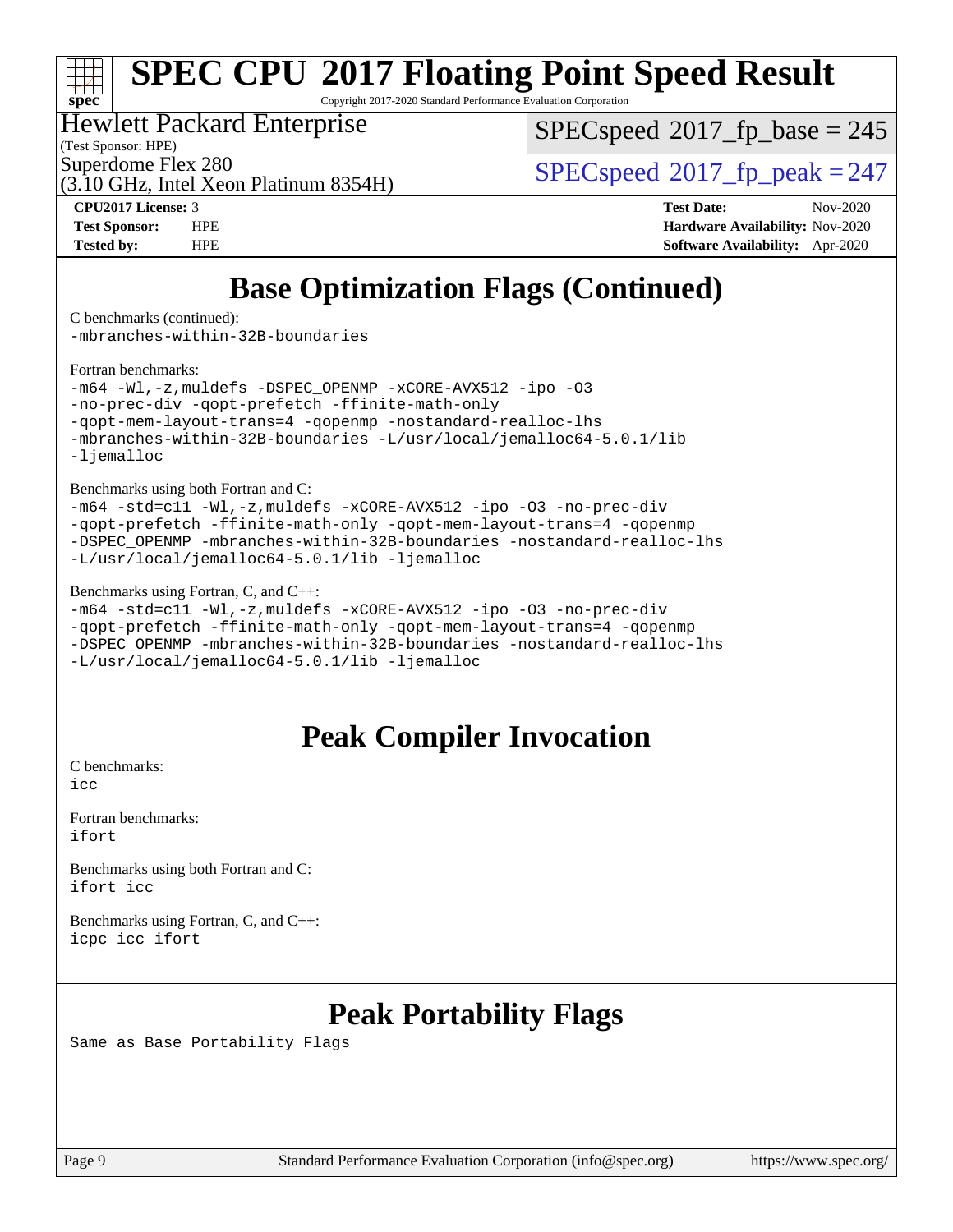Copyright 2017-2020 Standard Performance Evaluation Corporation

#### Hewlett Packard Enterprise

(Test Sponsor: HPE)

[SPECspeed](http://www.spec.org/auto/cpu2017/Docs/result-fields.html#SPECspeed2017fpbase)<sup>®</sup>2017 fp base = 245

(3.10 GHz, Intel Xeon Platinum 8354H)

Superdome Flex 280<br>  $SPEC speed^{\circ}2017$  fp\_peak = 247

**[CPU2017 License:](http://www.spec.org/auto/cpu2017/Docs/result-fields.html#CPU2017License)** 3 **[Test Date:](http://www.spec.org/auto/cpu2017/Docs/result-fields.html#TestDate)** Nov-2020 **[Test Sponsor:](http://www.spec.org/auto/cpu2017/Docs/result-fields.html#TestSponsor)** HPE **[Hardware Availability:](http://www.spec.org/auto/cpu2017/Docs/result-fields.html#HardwareAvailability)** Nov-2020 **[Tested by:](http://www.spec.org/auto/cpu2017/Docs/result-fields.html#Testedby)** HPE **[Software Availability:](http://www.spec.org/auto/cpu2017/Docs/result-fields.html#SoftwareAvailability)** Apr-2020

## **[Peak Optimization Flags](http://www.spec.org/auto/cpu2017/Docs/result-fields.html#PeakOptimizationFlags)**

[C benchmarks](http://www.spec.org/auto/cpu2017/Docs/result-fields.html#Cbenchmarks):

**[spec](http://www.spec.org/)**

619.lbm\_s: basepeak = yes

638.imagick\_s: basepeak = yes

 $644.nab_s: -m64 -std = c11 -Wl, -z, muldefs -xCORE-AVX512 -ipo -03$  $644.nab_s: -m64 -std = c11 -Wl, -z, muldefs -xCORE-AVX512 -ipo -03$  $644.nab_s: -m64 -std = c11 -Wl, -z, muldefs -xCORE-AVX512 -ipo -03$  $644.nab_s: -m64 -std = c11 -Wl, -z, muldefs -xCORE-AVX512 -ipo -03$  $644.nab_s: -m64 -std = c11 -Wl, -z, muldefs -xCORE-AVX512 -ipo -03$  $644.nab_s: -m64 -std = c11 -Wl, -z, muldefs -xCORE-AVX512 -ipo -03$  $644.nab_s: -m64 -std = c11 -Wl, -z, muldefs -xCORE-AVX512 -ipo -03$ [-no-prec-div](http://www.spec.org/cpu2017/results/res2020q4/cpu2017-20201123-24434.flags.html#user_peakCOPTIMIZE644_nab_s_f-no-prec-div) [-qopt-prefetch](http://www.spec.org/cpu2017/results/res2020q4/cpu2017-20201123-24434.flags.html#user_peakCOPTIMIZE644_nab_s_f-qopt-prefetch) [-ffinite-math-only](http://www.spec.org/cpu2017/results/res2020q4/cpu2017-20201123-24434.flags.html#user_peakCOPTIMIZE644_nab_s_f_finite_math_only_cb91587bd2077682c4b38af759c288ed7c732db004271a9512da14a4f8007909a5f1427ecbf1a0fb78ff2a814402c6114ac565ca162485bbcae155b5e4258871) [-qopt-mem-layout-trans=4](http://www.spec.org/cpu2017/results/res2020q4/cpu2017-20201123-24434.flags.html#user_peakCOPTIMIZE644_nab_s_f-qopt-mem-layout-trans_fa39e755916c150a61361b7846f310bcdf6f04e385ef281cadf3647acec3f0ae266d1a1d22d972a7087a248fd4e6ca390a3634700869573d231a252c784941a8) [-qopenmp](http://www.spec.org/cpu2017/results/res2020q4/cpu2017-20201123-24434.flags.html#user_peakCOPTIMIZE644_nab_s_qopenmp_16be0c44f24f464004c6784a7acb94aca937f053568ce72f94b139a11c7c168634a55f6653758ddd83bcf7b8463e8028bb0b48b77bcddc6b78d5d95bb1df2967) [-DSPEC\\_OPENMP](http://www.spec.org/cpu2017/results/res2020q4/cpu2017-20201123-24434.flags.html#suite_peakCOPTIMIZE644_nab_s_DSPEC_OPENMP) [-mbranches-within-32B-boundaries](http://www.spec.org/cpu2017/results/res2020q4/cpu2017-20201123-24434.flags.html#user_peakEXTRA_COPTIMIZE644_nab_s_f-mbranches-within-32B-boundaries) [-L/usr/local/jemalloc64-5.0.1/lib](http://www.spec.org/cpu2017/results/res2020q4/cpu2017-20201123-24434.flags.html#user_peakEXTRA_LIBS644_nab_s_jemalloc_link_path64_1_cc289568b1a6c0fd3b62c91b824c27fcb5af5e8098e6ad028160d21144ef1b8aef3170d2acf0bee98a8da324cfe4f67d0a3d0c4cc4673d993d694dc2a0df248b) [-ljemalloc](http://www.spec.org/cpu2017/results/res2020q4/cpu2017-20201123-24434.flags.html#user_peakEXTRA_LIBS644_nab_s_jemalloc_link_lib_d1249b907c500fa1c0672f44f562e3d0f79738ae9e3c4a9c376d49f265a04b9c99b167ecedbf6711b3085be911c67ff61f150a17b3472be731631ba4d0471706)

[Fortran benchmarks](http://www.spec.org/auto/cpu2017/Docs/result-fields.html#Fortranbenchmarks):

 603.bwaves\_s: [-m64](http://www.spec.org/cpu2017/results/res2020q4/cpu2017-20201123-24434.flags.html#user_peakFCLD603_bwaves_s_m64-icc) [-Wl,-z,muldefs](http://www.spec.org/cpu2017/results/res2020q4/cpu2017-20201123-24434.flags.html#user_peakEXTRA_LDFLAGS603_bwaves_s_link_force_multiple1_b4cbdb97b34bdee9ceefcfe54f4c8ea74255f0b02a4b23e853cdb0e18eb4525ac79b5a88067c842dd0ee6996c24547a27a4b99331201badda8798ef8a743f577) [-prof-gen](http://www.spec.org/cpu2017/results/res2020q4/cpu2017-20201123-24434.flags.html#user_peakPASS1_FFLAGSPASS1_LDFLAGS603_bwaves_s_prof_gen_5aa4926d6013ddb2a31985c654b3eb18169fc0c6952a63635c234f711e6e63dd76e94ad52365559451ec499a2cdb89e4dc58ba4c67ef54ca681ffbe1461d6b36)(pass 1) [-prof-use](http://www.spec.org/cpu2017/results/res2020q4/cpu2017-20201123-24434.flags.html#user_peakPASS2_FFLAGSPASS2_LDFLAGS603_bwaves_s_prof_use_1a21ceae95f36a2b53c25747139a6c16ca95bd9def2a207b4f0849963b97e94f5260e30a0c64f4bb623698870e679ca08317ef8150905d41bd88c6f78df73f19)(pass 2) [-DSPEC\\_SUPPRESS\\_OPENMP](http://www.spec.org/cpu2017/results/res2020q4/cpu2017-20201123-24434.flags.html#suite_peakPASS1_FOPTIMIZE603_bwaves_s_DSPEC_SUPPRESS_OPENMP) [-DSPEC\\_OPENMP](http://www.spec.org/cpu2017/results/res2020q4/cpu2017-20201123-24434.flags.html#suite_peakPASS2_FOPTIMIZE603_bwaves_s_DSPEC_OPENMP) [-ipo](http://www.spec.org/cpu2017/results/res2020q4/cpu2017-20201123-24434.flags.html#user_peakPASS1_FOPTIMIZEPASS2_FOPTIMIZE603_bwaves_s_f-ipo) [-xCORE-AVX512](http://www.spec.org/cpu2017/results/res2020q4/cpu2017-20201123-24434.flags.html#user_peakPASS2_FOPTIMIZE603_bwaves_s_f-xCORE-AVX512) [-O3](http://www.spec.org/cpu2017/results/res2020q4/cpu2017-20201123-24434.flags.html#user_peakPASS1_FOPTIMIZEPASS2_FOPTIMIZE603_bwaves_s_f-O3) [-no-prec-div](http://www.spec.org/cpu2017/results/res2020q4/cpu2017-20201123-24434.flags.html#user_peakPASS1_FOPTIMIZEPASS2_FOPTIMIZE603_bwaves_s_f-no-prec-div) [-qopt-prefetch](http://www.spec.org/cpu2017/results/res2020q4/cpu2017-20201123-24434.flags.html#user_peakPASS1_FOPTIMIZEPASS2_FOPTIMIZE603_bwaves_s_f-qopt-prefetch) [-ffinite-math-only](http://www.spec.org/cpu2017/results/res2020q4/cpu2017-20201123-24434.flags.html#user_peakPASS1_FOPTIMIZEPASS2_FOPTIMIZE603_bwaves_s_f_finite_math_only_cb91587bd2077682c4b38af759c288ed7c732db004271a9512da14a4f8007909a5f1427ecbf1a0fb78ff2a814402c6114ac565ca162485bbcae155b5e4258871) [-qopt-mem-layout-trans=4](http://www.spec.org/cpu2017/results/res2020q4/cpu2017-20201123-24434.flags.html#user_peakPASS1_FOPTIMIZEPASS2_FOPTIMIZE603_bwaves_s_f-qopt-mem-layout-trans_fa39e755916c150a61361b7846f310bcdf6f04e385ef281cadf3647acec3f0ae266d1a1d22d972a7087a248fd4e6ca390a3634700869573d231a252c784941a8) [-qopenmp](http://www.spec.org/cpu2017/results/res2020q4/cpu2017-20201123-24434.flags.html#user_peakPASS2_FOPTIMIZE603_bwaves_s_qopenmp_16be0c44f24f464004c6784a7acb94aca937f053568ce72f94b139a11c7c168634a55f6653758ddd83bcf7b8463e8028bb0b48b77bcddc6b78d5d95bb1df2967) [-nostandard-realloc-lhs](http://www.spec.org/cpu2017/results/res2020q4/cpu2017-20201123-24434.flags.html#user_peakEXTRA_FOPTIMIZE603_bwaves_s_f_2003_std_realloc_82b4557e90729c0f113870c07e44d33d6f5a304b4f63d4c15d2d0f1fab99f5daaed73bdb9275d9ae411527f28b936061aa8b9c8f2d63842963b95c9dd6426b8a) [-mbranches-within-32B-boundaries](http://www.spec.org/cpu2017/results/res2020q4/cpu2017-20201123-24434.flags.html#user_peakEXTRA_FOPTIMIZE603_bwaves_s_f-mbranches-within-32B-boundaries)

[-L/usr/local/jemalloc64-5.0.1/lib](http://www.spec.org/cpu2017/results/res2020q4/cpu2017-20201123-24434.flags.html#user_peakEXTRA_LIBS603_bwaves_s_jemalloc_link_path64_1_cc289568b1a6c0fd3b62c91b824c27fcb5af5e8098e6ad028160d21144ef1b8aef3170d2acf0bee98a8da324cfe4f67d0a3d0c4cc4673d993d694dc2a0df248b) [-ljemalloc](http://www.spec.org/cpu2017/results/res2020q4/cpu2017-20201123-24434.flags.html#user_peakEXTRA_LIBS603_bwaves_s_jemalloc_link_lib_d1249b907c500fa1c0672f44f562e3d0f79738ae9e3c4a9c376d49f265a04b9c99b167ecedbf6711b3085be911c67ff61f150a17b3472be731631ba4d0471706)

 $649.$ fotonik $3d$ <sub>-</sub>s: basepeak = yes

654.roms\_s: basepeak = yes

[Benchmarks using both Fortran and C](http://www.spec.org/auto/cpu2017/Docs/result-fields.html#BenchmarksusingbothFortranandC):

 $621.wrf_s$ : basepeak = yes

 $627$ .cam $4$ <sub>-</sub>s: basepeak = yes

 $628.$ pop2\_s: basepeak = yes

[Benchmarks using Fortran, C, and C++](http://www.spec.org/auto/cpu2017/Docs/result-fields.html#BenchmarksusingFortranCandCXX):

 $607$ .cactu $BSSN$ <sub>s</sub>: basepeak = yes

[The flags files that were used to format this result can be browsed at](tmsearch)

<http://www.spec.org/cpu2017/flags/HPE-Platform-Flags-Intel-V1.3-CLX-revC.html> [http://www.spec.org/cpu2017/flags/Intel-ic19.1u1-official-linux64\\_revA.html](http://www.spec.org/cpu2017/flags/Intel-ic19.1u1-official-linux64_revA.html)

[You can also download the XML flags sources by saving the following links:](tmsearch)

<http://www.spec.org/cpu2017/flags/HPE-Platform-Flags-Intel-V1.3-CLX-revC.xml> [http://www.spec.org/cpu2017/flags/Intel-ic19.1u1-official-linux64\\_revA.xml](http://www.spec.org/cpu2017/flags/Intel-ic19.1u1-official-linux64_revA.xml)